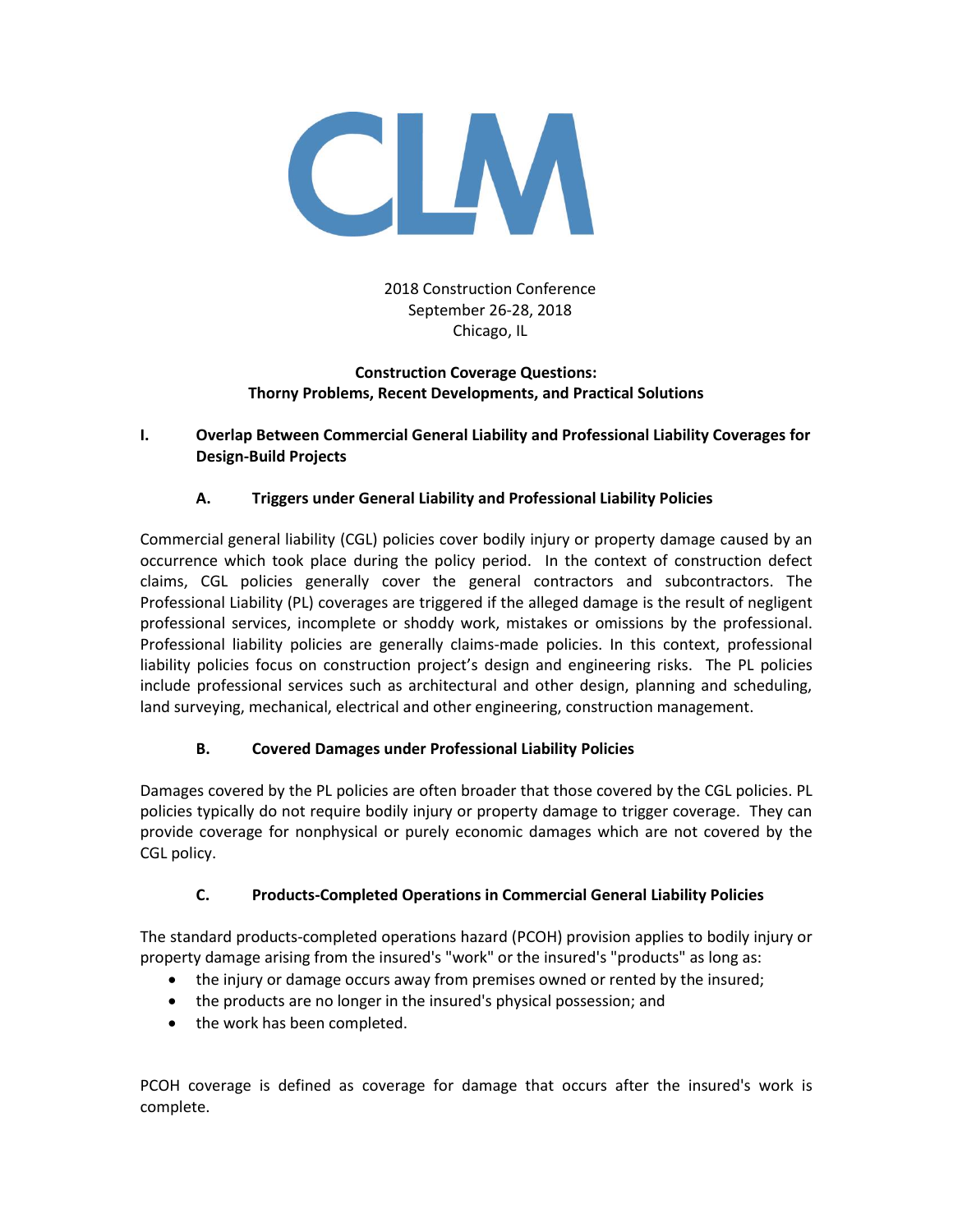## **D. Professional Liability Exclusion in Commercial General Liability Policies**

In addition to the PCOH coverage, the "professional services" exclusion is often a standard part of CGL policies. It bars from coverage damages related to the "rendering of or failure to render any professional services or treatments." The idea is that there is separate errors & omissions (E&O) coverage on the market to cover claims akin to professional "malpractice," and that the CGL policy is designed to cover accidents arising from ordinary negligence. There is a potential overlap between what might constitute the "ordinary" negligence of someone with a specialized area of expertise and the "professional" negligence of that same skilled person.

While certainly there are numerous professional services exclusions that can be added to the CGL by endorsement, the exclusionary endorsement that has been the subject of the most substantial litigation has been the exclusion of professional services on the CGL policy of a contractor. One of the crucial issues is related to what constitutes professional services and what does not for purposes of application of the exclusion. The ISO introduced two professional services exclusions.

# **E. Overlap Between Commercial General Liability and Professional Liability**

In *North Counties Engineering, Inc., et al. v. State Farm General Insurance Company*, the California Court of Appeal explains how the two provisions can exist side by side without either defeating the coverage for the insured or writing the exclusion out of the policy. In sum, the California Court of Appeals held that If the injury or damage a party seeks against a contractor occurred on the job and during construction, it is then -- and only then -- that a professional services exclusion might apply. If the damage occurs after the job is complete, PCOH coverage applies but the professional services exclusion never should. The products-completed operations coverage, for the failure to provide warnings, does not emanate from the performance or failure to perform actual professional services, but from the giving or failure to provide information. The nature of the act or omission in each is different. It is the nature of the act or omission, not the nature of the resulting damage that is determinative of coverage. The excluded acts in the CGL policy are the actual professional services, whereas the acts that fall within products-completed operations coverage relate to the giving of information, i.e., instructions and warnings, albeit resulting from either the performance or non-performance of the contracted-for professional services

## **F. Owners' Professional Protective Indemnity Policies (OPPI) and Contractors' Professional Protective Indemnity Policies (CPPI)**

These policies are alternatives to professional liability policies. The OPPI policy is offered to owners of construction projects who hold contracts with design professionals. It provides firstparty indemnity to the owner (insured) for damage it incurs as a result of negligence of the design professionals. It does not extend coverage to the design team, so the possibility of defense costs eroding the limit of liability is drastically reduced, if not eliminated. The OPPI is procured in the name of the owner and sits excess of the design professional's professional liability insurance and essentially supplements coverage and capacity that the design firms bring to the project via their practice programs. No design professionals are named to the policy. This is a very limited market.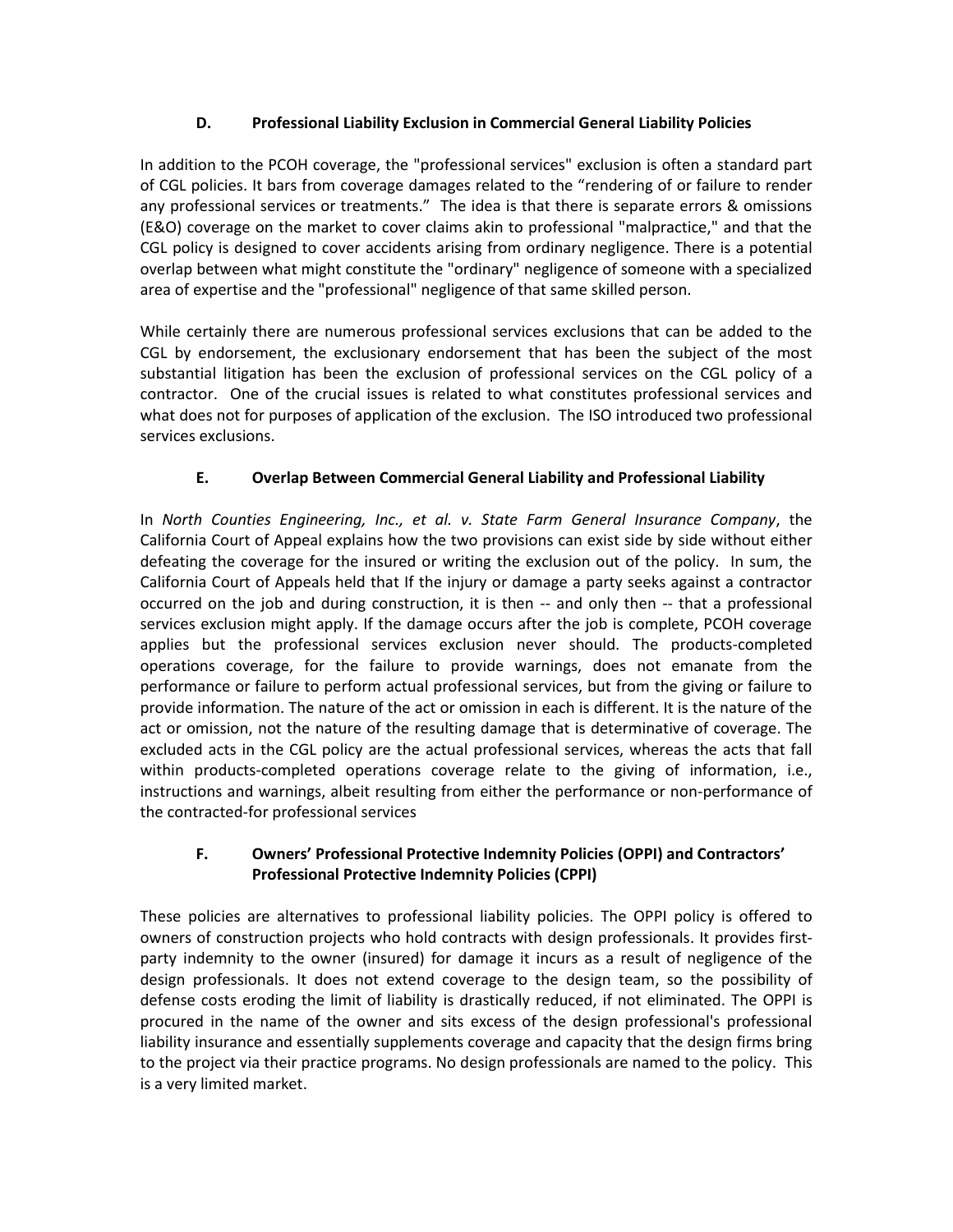The CPPI policy coverage is designed to indemnify the contractor for losses arising out of design or engineering services. It provides excess coverage over the subcontracted architect or engineer's (A/E) professional liability policies. CPPI is a first party coverage that indemnifies the named insured, excess of the design professional's professional liability insurance, for costs the named insured incurs, and is legally entitled to recover, as a result of negligent acts, errors, and omissions of design professionals with which the named insured holds a contract.

#### **II. Developments in Additional Insured Law**

## **A.** *Pulte v. American Safety***, 223 Cal.Rptr.3d 47 (Cal. App. 2017)**

Pulte was the general contractor and developer on two residential housing projects consisting of single family homes. The project began in 2003, and Pulte began selling homes in 2005 and 2006. In 2011 and 2013, homeowners in the two developments filed lawsuits against Pulte alleging multiple construction defects, including some that implicated the work of certain subcontractors, including two insured by ASIC. Pulte tendered to ASIC, which declined coverage. Pulte filed a declaratory judgment action against ASIC, alleging wrongful denial and bad faith claims.

The ASIC policies were each endorsed with one of several versions of an additional insured endorsement (all of which were substantively similar), which provided additional insured coverage to Pulte, but only regarding ongoing operations or ongoing work. The term "ongoing operations" was not defined in any of the policies or endorsements. The court found that the policy language provided coverage for completed operations, which was not expressly excluded by the reference in the endorsements to ongoing operations or work. The court then referenced that ASIC's disregard of unpublished California federal district court opinions contrary to its coverage position in finding the refusal to defend to be in bad faith, stating that ASIC had engaged in a "demonstrated pattern and practice of issuing AIEs, then using every conceivable argument to deny coverage, regardless of the merit of the arguments." Noting that construction defect claims may result long after the completion of the project and may take place over an extended period of time spanning multiple policy periods, the court rightly stated that it is prudent for the general contractor to obtain completed operations coverage from its subcontractors as part of its additional insured coverage.

Indeed, Pulte stated that it was its reasonable expectation, in requiring its subcontractors to obtain completed operations coverage, that it would receive the same coverage as an additional insured. Observing that ASIC wrote its own manuscript additional insured endorsements, the court construed the language of the endorsements against ASIC.

The court rejected the notion that the language limiting the additional insured coverage to the named insureds "ongoing operations" or "ongoing work" was effective in precluding "completed operations" coverage for additional insureds. The court also found it significant that the definition of "property damage" did not require that the eventual claimant own the property at the time it is damaged for coverage to attach. The court also found that there was a lack of evidence about when the work of the subcontractors was performed.

The court found ASIC's focus on when the property owners became financially damaged through their purchases to be incorrect, noting that the correct focus is on when the property itself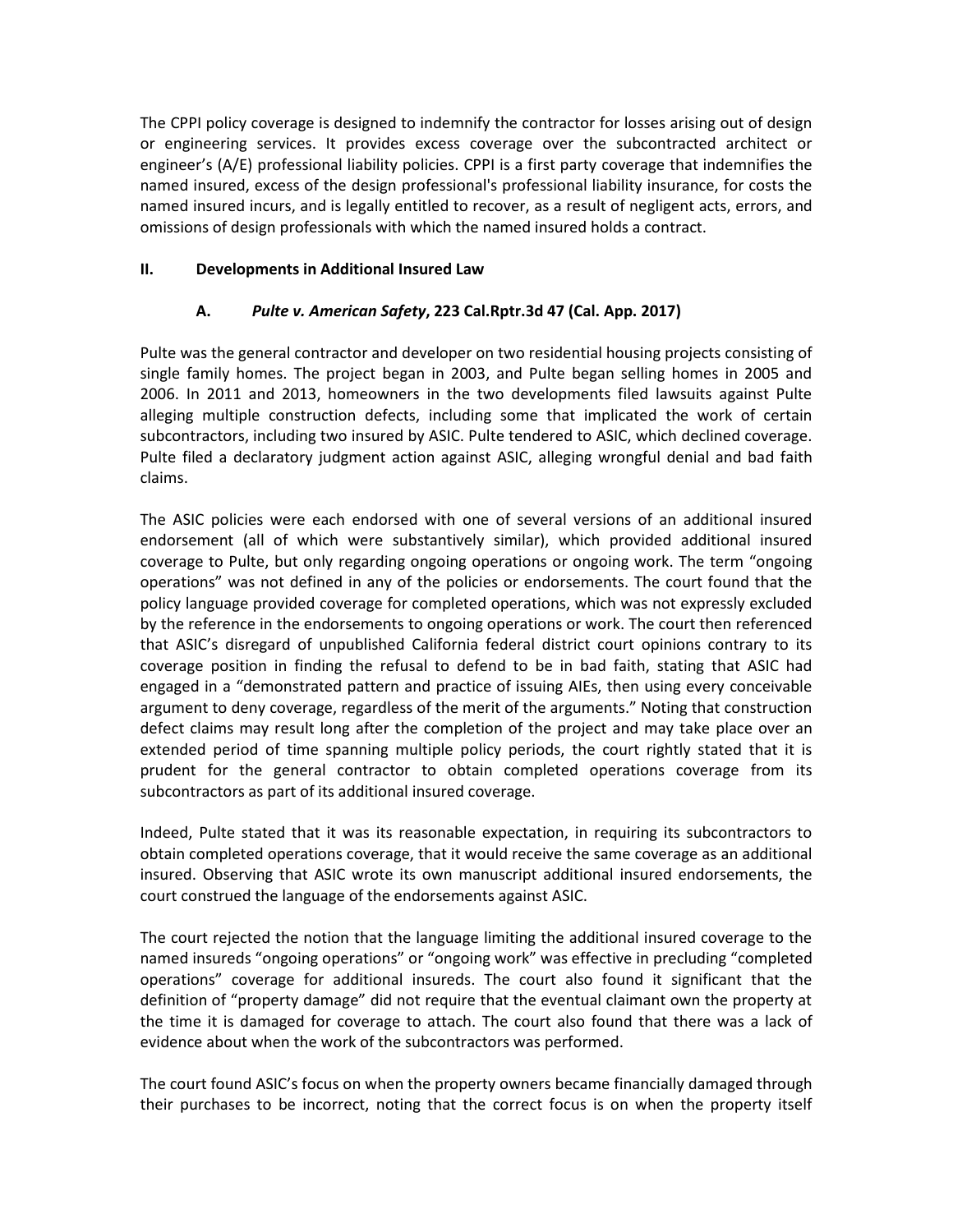became physically damaged. ASIC was on notice that some of the insured subcontractors' work could have been "ongoing and/or completed" during its policy periods. The court found that ASIC failed to demonstrate any coverage is potentially limited to ongoing operations, specifically finding that the fact that the definition of "your work" included warranties and representations inherently indicates that completed work was meant to be included within the coverage of the additional insured endorsements. The court therefore found that ASIC had failed to state clearly that completed operations were not covered and that the coverage of the additional insured endorsement is applicable only to ongoing operations; the fact that the endorsement applied to the named insured's work created an ambiguity, so the court found a duty to defend Pulte. The additional insured endorsement did not adequately define the term "your work" as work "now being performed or to be performed during the term of the policy."

The court stated, alternatively, that if the "ongoing operations" language was meant as an exclusion, it must be narrowly construed. If ASIC had intended for the ongoing operations language to preclude coverage for completed operations, it must state expressly that coverage is limited to claims arising from work performed during the policy period.

The court also briefly addressed the j (5) and j (6) exclusions, determining that it was factually unclear, based on the allegations of the complaint, that no coverage was possible at the site. Because there was no reliable way to determine which subcontractors' work had been damaged or whether it had damaged its own work or the work of others, the court found that the exclusions did not apply to preclude coverage for the underlying lawsuits.

This decision will have a significant impact on evaluation of coverage under additional insured endorsements related to claims in California. Unless there is specific language stating that completed work is not covered by the additional insured endorsement or addressing the perceived ambiguity between the inclusion of warranties and representations within the definition of the named insured's work and the exclusion of products/completed operations, absent a specific allegation regarding whose work damaged what (which would be highly unusual in a pleading), there is a very high chance that a court applying the logic of the Pulte decision will find that coverage applies for an additional insured.

Though a subcontract may not specify that an additional insured is entitled to "completed operations" coverage under its additional insured coverage for a period, it may still be entitled to the coverage under the Pulte framework. It is not sufficient merely to evaluate whether such coverage was contemplated by the contract. Note, however, that the ASIC endorsements were manuscript endorsements. Still, the language quoted in the decision is similar to those in ISO forms before the CG 20 10 10 01. The court did not discuss whether there was a separate endorsement addressing completed operations coverage for additional insureds on the policies at issue.

# **B.** *McMillin Management v. Financial Pacific Insurance, 225 Cal.Rptr.3d 221 (Cal. App. 2017)*

McMillin was a developer and general contractor of a residential development completed in 2005. Several homeowners later sued, complaining of defects arising out of the construction of their homes. The subcontractors on the development were insured by Financial Pacific and Lexington, both of which denied additional insured coverage for McMillin. Lexington argued that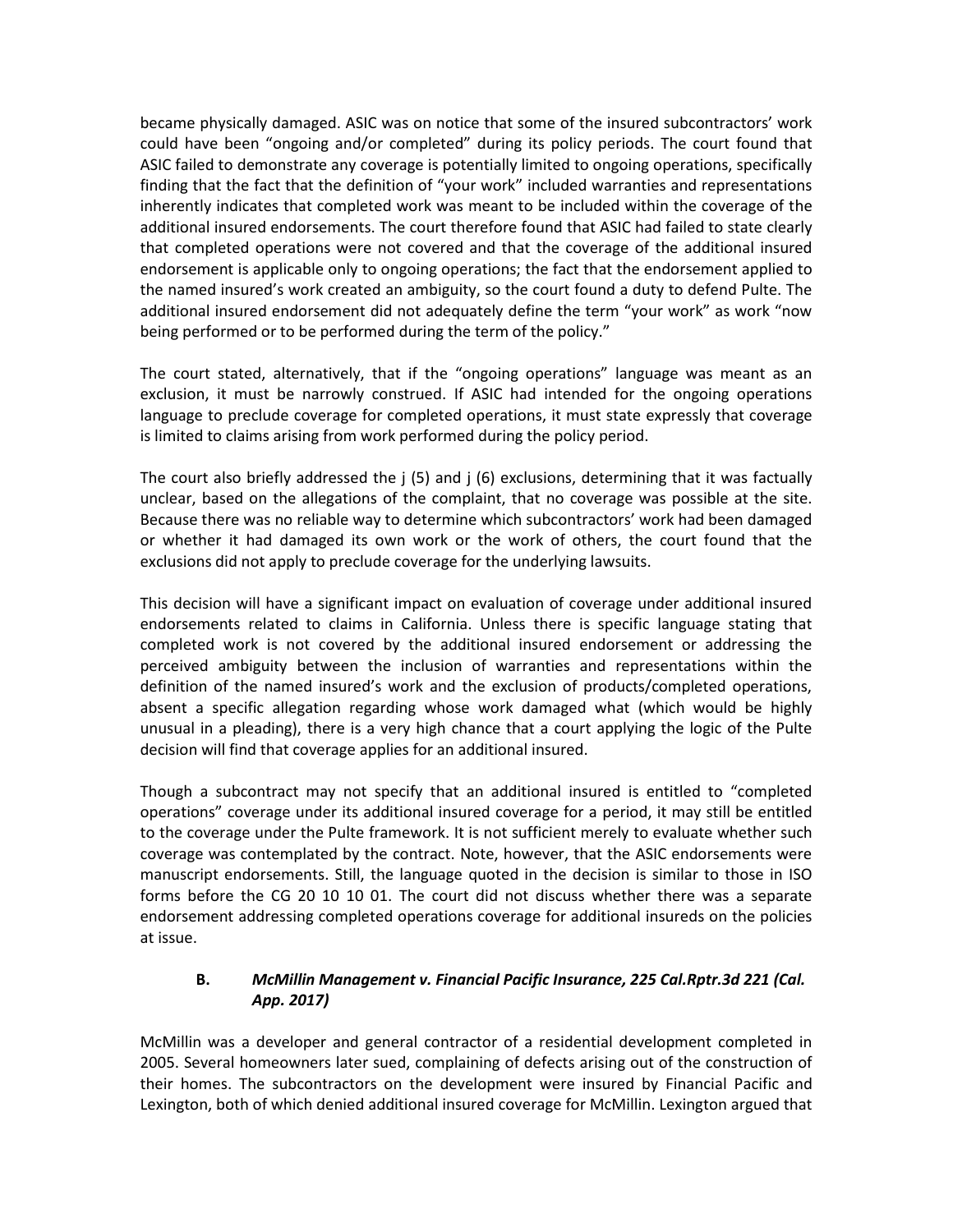there was no potential for coverage for construction defect claims under its policies because there could be no liability to the homeowners until after the close of escrow on each property. Lexington further claimed that there could be no liability under its policies for property damage that took place when the contractors were working on the project when the individuals who incurred the damage did not own the property at the time of the damage. McMillin argued that the claimants' lack of ownership did not establish that the ultimate liability for the damage that took place did not arise out of ongoing operations and, in any event, the endorsements did not specify when the liability itself must arise.

The Court found that McMillin was entitled to coverage under the Lexington policies, noting that the language "arising out of" is interpreted broadly. There must be a link between the liability, through a minimal causal connection or incidental relationship to the subcontractors' ongoing operations, and the damages. The Court particularly noted that "arising out of" was not a defined term and was not synonymous with "during." The endorsements did not specify that coverage was provided solely for liability occurring during the ongoing operations, so the Court refused to read that limitation into the endorsement. Further, the Court noted that the fact that there were no homeowners at the time that the subcontractors ceased operations did not mean that the liability could not have arisen out of the ongoing operations. Again, since the complaints did not rule out that the property damage began during construction, there was potential coverage under the policies.

## **C.** *Burlington Insurance v. NYC Transit Authority***, 79 N.E.3d 477 (N.Y. 2017)**

Burlington insured Breaking Solutions, Inc., the tunnel excavation subcontractor on a Transit Authority project. Breaking Solutions agreed to name the Transit Authority and New York City as additional insureds on its policy. The undisputed facts of the underlying case were that a Transit Authority employee fell off an elevated platform when he tried to avoid an explosion when a Breaking Solutions machine touched a live electrical cable buried at the excavation site. The employee sued the City and Breaking Solutions.

The City tendered to Burlington, which accepted the defense under a reservation of rights. The City also filed indemnification and contribution claims against the Transit Authority based on a lease between the Transit Authority and the City. The Transit Authority tendered to Burlington, which accepted the defense under a reservation of rights. During discovery, the facts showed that the Transit Authority failed to identify, mark or protect the cable and failed to turn off the power and that the Breaking Solutions operator could not have known of the location or electrification of the cable. Further, the Transit Authority acknowledged sole responsibility for the accident in two internal memoranda that were produced during discovery. The court in the underlying case dismissed the claims against Breaking Solutions with prejudice. Burlington denied coverage, basing its decision on the fact that the Transit Authority was solely responsible for the accident that caused the injury and that the named insured was not negligent.

The court concluded that where the coverage provided by an additional insured endorsement is limited to liability for bodily injury or property damage cause in whole or in part by the acts or omissions of the named insured, the coverage applies only to injury proximately caused by the named insured; a mere causal link is not enough to trigger such coverage for an additional insured, and an additional insured may not collect under the policy for injury proximately caused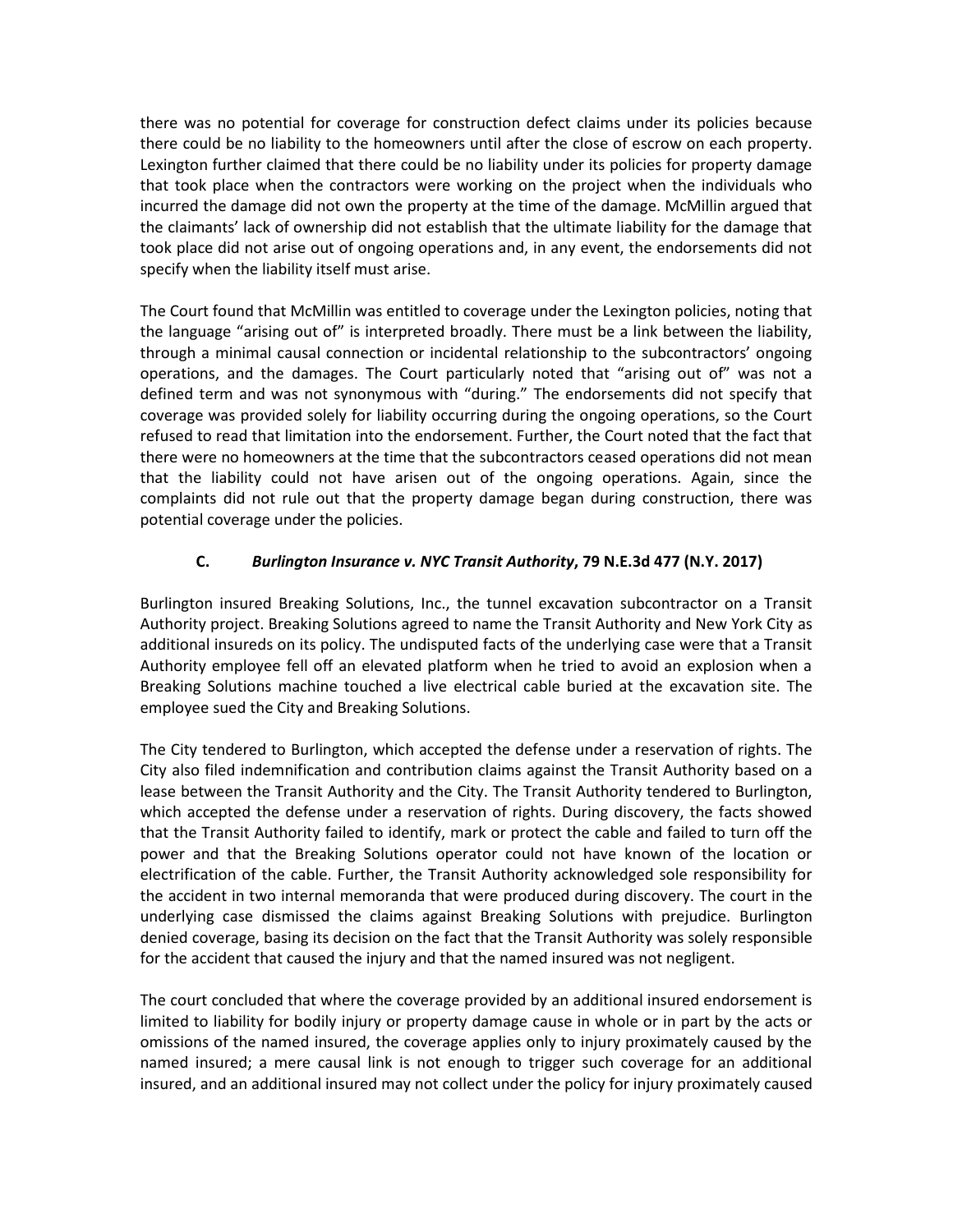solely by its own negligence. Though not a construction defect case, the analysis is still pertinent in evaluating potential additional insured issues.

# **III. Trigger and Allocation – Rulings in Key States**

# **A. California –** *Pulte* **and** *McMillin*

The *Pulte* and *McMillin* cases, cited above, further solidify that a "continuous" trigger is used in the context of a construction defect claim. The Courts in those cases noted that, for purposes of evaluation under a general liability policy, the alleged property damage is deemed to have occurred "over the entire process of the continuing injury," not only when the damage is discovered. *McMillin*. Significant to this analysis is the notion that damages may occur during operations but not be discovered until much later. The Court in *Pulte* also focused on the progressive deterioration process that is at least potentially at the heart of construction defect claims. *Pulte*.

## **B. Florida –** *Carithers v. Mid-Continent Cas. Co.***, 782 F.3d 1240 (11th Cir. 2015) (no error in applying injury-in-fact trigger)**

In *Carithers*, a balcony, which was defectively constructed, caused damage to a garage. The district court recognized that, under Florida law, the defectively constructed balcony was not covered by the policy. However, the district court found as a fact that, to repair the garage, the balcony had to be rebuilt. The insurer claimed that the plaintiff could not recover for any defective work, even where repairing that work is a necessary cost of repairing work for which there is coverage. The Eleventh Circuit held that the district court did not err in awarding damages for the cost of repairing the balcony.

The Court held that under Florida law although the defective balcony was not covered "property damage" under policy because it was the defective work of a subcontractor, the policy covered costs of repairing damage to the garage caused by defective work.

# **C. Texas –** *OneBeacon Ins. Co. v. Don's Building Supply, Inc.***, 267 S.W.3d 20 (Tex. 2008) ("actual damage" trigger, confirmed by** *Vines-Herrin Custom Homes LLC v. Great American Lloyds Ins. Co.***)**

In *One Beacon*, the United States Court of Appeals for the Fifth Circuit laid out the Supreme Court of Texas's responses to certain certified questions regarding the proper rule under Texas law for determining the time at which property damage occurs for purposes of an occurrencebased commercial general liability insurance policy and how that trigger applied in the context of a claim of latent damages.

In response to the first question, the Supreme Court held that: property damage under the CGL policy occurred when actual physical damage to the property occurred. The policy defined property damage as "[p]physical injury to tangible property," and explicitly stated that coverage is available if and only if " 'property damage' occurs during the policy period." Thus, in the *One Beacon* case, property damage occurred when a home suffered wood rot or other physical damage. The date that the physical damage is or could have been discovered is irrelevant under the policy.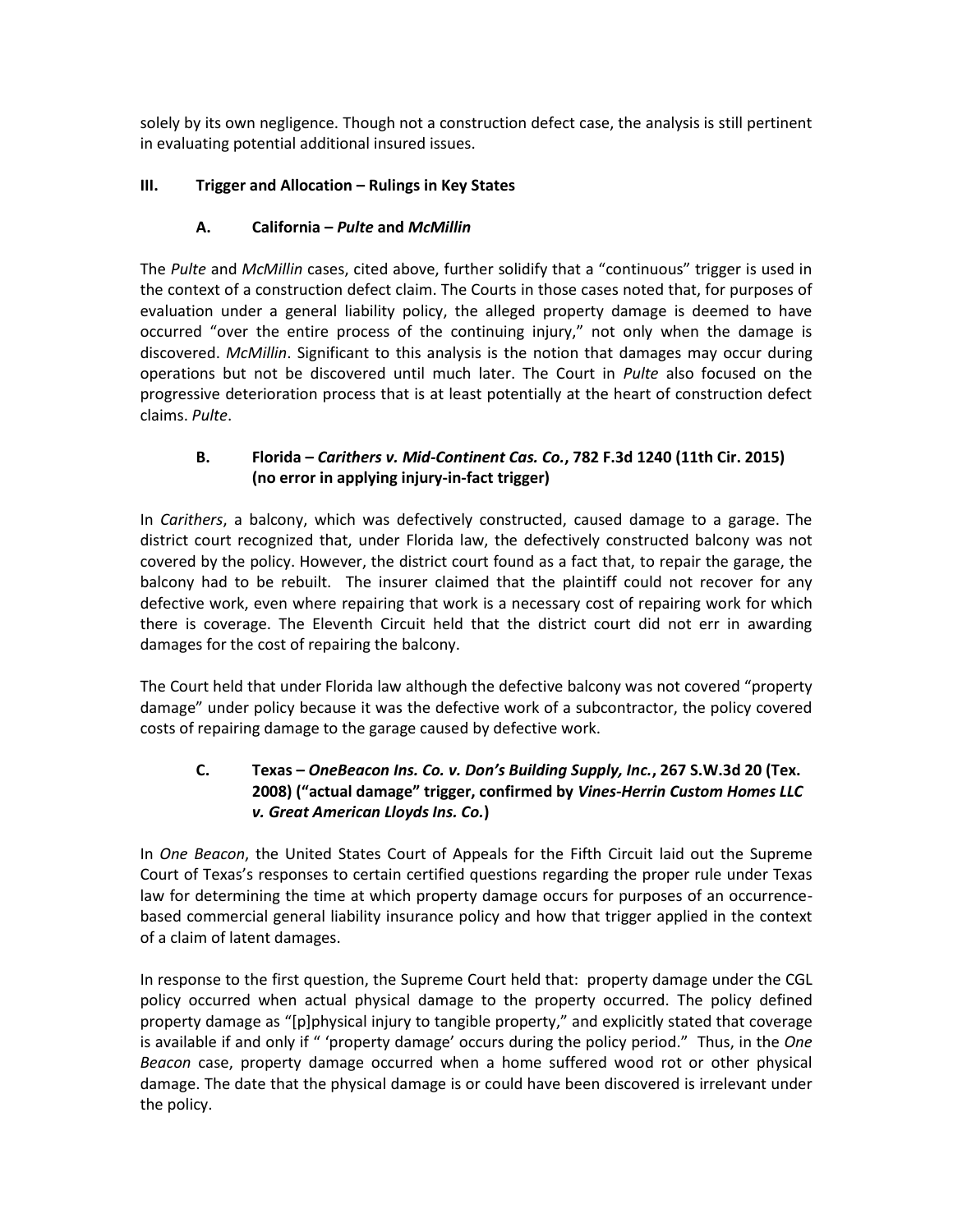#### **In response to the second question, the Supreme Court held that:**

the insurer's duty to defend the contractor depends on whether the homeowners' pleadings allege property damage that occurred during the policy term. Under the Texas actual-injury rule, a plaintiff's claim against the contractor that any amount of physical injury to tangible property occurred during the policy period and was caused by the contractor's allegedly defective product triggered OneBeacon's duty to defend. This duty is not diminished because the property damage was undiscoverable, or not readily apparent or "manifest," until after the policy period ended. Nor does it depend on whether the contractor has a valid limitations defense.

In *Vines-Herrin Custom Homes LLC. v. Great American Lloyds Ins. Co.*, the Texas Court of Appeals held that as a matter of law, actual damages must occur no later than when they manifest; in other words, by the time damages manifest, they necessarily have occurred. For coverage to be triggered, that actual damage must occur during the policy period.

#### **IV. Recent Developments in Coverage Law for Construction Defects**

## **A. California –** *Global Modular, Inc. v. Kadena Pacific, Inc***., 222 Cal.Rptr.3d 819 (Cal. App. 2017)**

The United States Department of Veterans Affairs hired Kadena Pacific as the general contractor to oversee construction of a rehabilitation center in Menlo Park. Kadena hired Global Modular to build, deliver, and install modular units for the center. Kadena hired a separate contractor to install the roofing, so Global delivered the units covered by a base sheet of plywood / roof deck substrate. Delivery was delayed, leaving the roofless units exposed to the rain. Global attempted to protect the units by covering them with plastic tarps, but they were still damaged by water. Kadena and Global agreed to terminate their contract, and Kadena oversaw the remediation of the interiors and completion of the project. Global sued Kadena for failure to pay, and Kadena sued Global for breach of contract. At the end of the litigation, Global paid Kadena to release all of its claims from the project other than those covered by Global' s insurance policy with North American Capacity ("NAC"). Kadena presented evidence on the scope of its water remediation and claimed that Global was contractually responsible for the damage. The jury awarded Kadena just over \$1 million in damages. NAC argued that it was not required to indemnify Global for the damages award.

Kadena argued that Global bore the risk of loss for the water remediation and delay damages because the units were not complete when they were damaged. Global countered that Kadena was responsible because, as the general contractor, it should have developed a plan to protect the units. As to coverage, NAC claimed that it was not obligated to pay for the remediation because the j (5) and j (6) exclusions applied to the costs of repairing and replacing the wet drywall, insulation, framing and ducting. NAC also argued it was not obligated to pay the delay damages because they were not damages because of "property damage" or were otherwise excluded from coverage by exclusion m.

The court evaluated the j (5) exclusion, noting that it applied only if the damages arose out of the named insured's operations and only if the damage was to the particular part of real of the real property upon which the named insured was performing operations at the time of the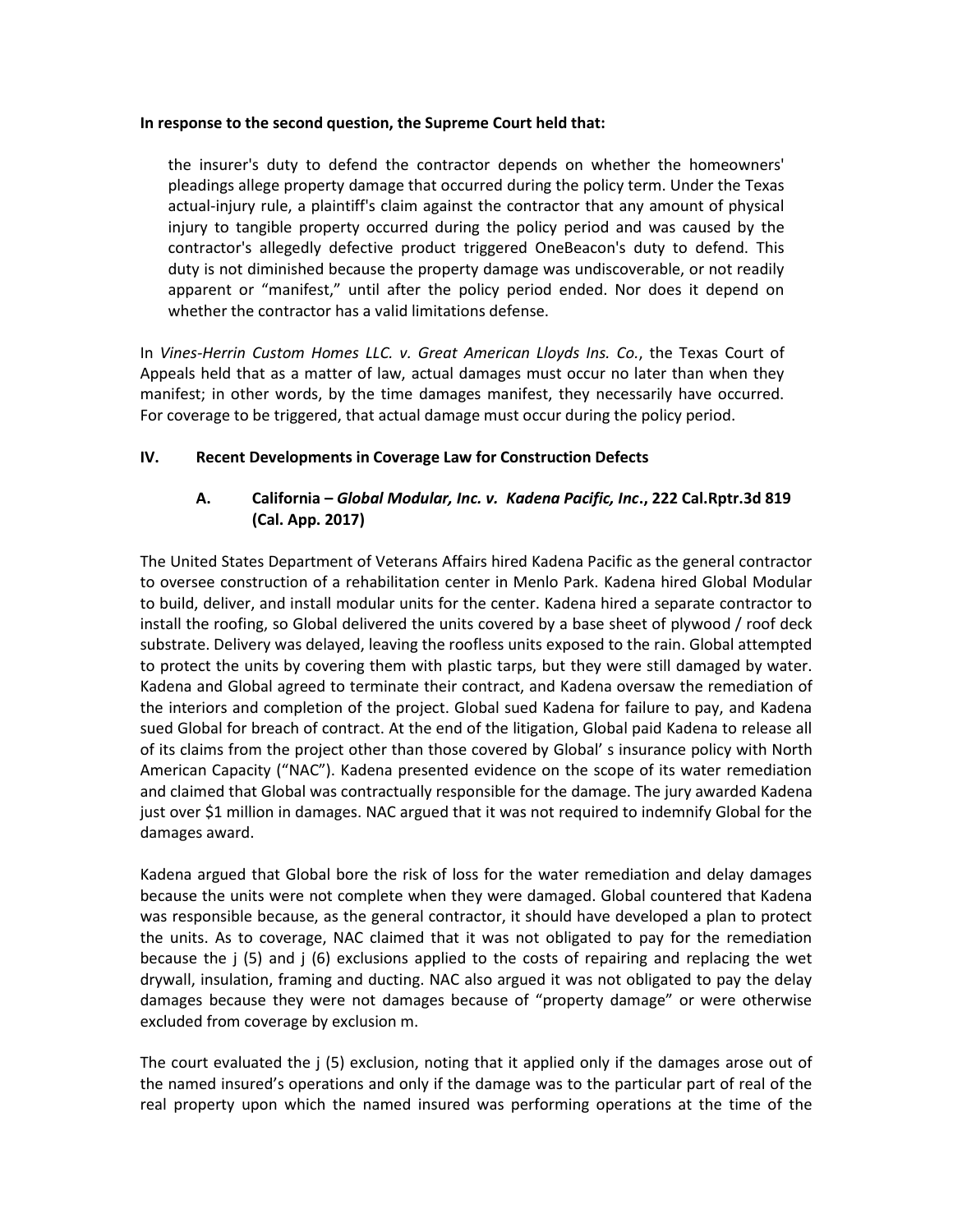damage. NAC claimed that this refers to works in progress and applies when the property damage occurs before construction is complete. Kadena argued that the exclusion was narrower and applied only to the component that Global was physically working on at the time of the damage. The court concluded that the use of the active present tense within the exclusion indicated that the exclusion only applies to damage caused during physical construction activities, noting that the insurer could have drafted the language to apply broadly to damage to any work in progress, suggesting "property damage to that particular part of real property on which your operations are not yet complete" or "property damage to your work arising out of your operations." The court found that, applying the ordinary definition and giving meaning to every word, the exclusion could not be broadly interpreted to exclude coverage for damage to property on which the insured "did perform operations, will perform operations, or has contracted to perform operations." The court specifically rejected the notion that the exclusion would apply to any period before the insured's work is complete – rather, the insured must be physically present and working at the time of the damage.

Regarding the j (6) exclusion, NAC argued that the exclusion applied because the "particular part" of Global' s work that had to be repaired because of the incorrectly performed work, the failed efforts to waterproof the unites. Kadena disagreed, arguing that the waterproofing efforts were fine but that the heavy rains simply overwhelmed the methods they used. Further, they argued that, to the extent the work was incorrectly performed, the incorrect work was performed on the plywood, not to the interior parts of the units – those parts were not defective or the subject of incorrect work. The court agreed, finding that the repair costs were not excluded, rejecting the notion that the exclusion should apply to the entirety of the insured's project or the entire area affected by its defective work. The court adopted a very narrow interpretation and found that the "particular part" must be very particular, indeed.

The court also rejected the argument that delay damages were excluded from coverage by exclusion m and specifically found that delay damages that arise from "property damage" fall within the exclusion. In this instance, the remediation period was time that Kadena could have spent completing the project had the unit interiors not been damaged. The court found this was a "consequential loss" occasioned by the water intrusion and was therefore part of the damages because of property damage.

Great care must be taken not only in determining the general scope of the insured's work, but also which component of an insured's work was allegedly damaged. Since it is rare in pleadings for the claimant to allege specific damage caused by specific faulty work at a specific time, this decision may increase the scope of complaints that will be required to be defended. Claimed delay damages must also be very carefully examined to determine whether they flowed naturally from the claimed property damage.

#### **B. Florida**

#### **1.** *MWH Constructors, Inc. v. Brown and Brown Electric, Inc.***, 2018 WL 2087687**

In this federal trial court case, Palm Beach County's Water Utilities Department entered into a contract with MWH Constructors to serve as the general contractor on a large water treatment structure. In that contract, there were liquidated damages provisions that were triggered by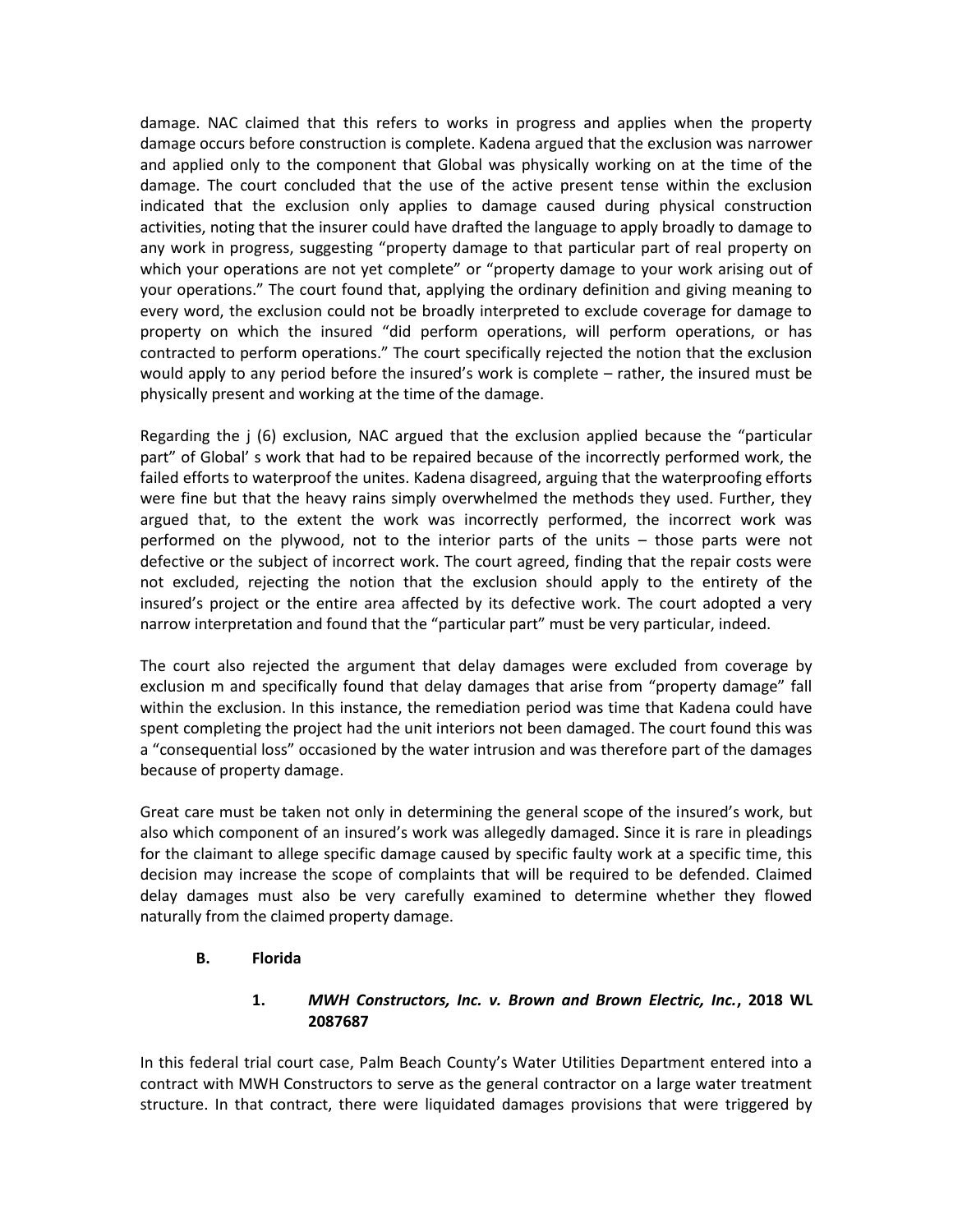failure to deliver the project on time. MWH then subcontracted certain electrical work on the project to Brown & Brown (B&B). After B&B began to fall behind in its work, MWH declared B&B in default pursuant to the contract and offered B&B several opportunities to bring its work back up to schedule. The County then threatened to seek liquidated damages based on the delay in the delivery of the electrical work. Eventually, MWH replaced B&B with another licensed electrical contractor.

The Court found that because B&B breached the contract, it was liable for indemnity to MWH for all direct and indirect costs incurred by MWH in performing B&B's work under the indemnification agreement. Decisions such as this may impact coverage under the "insured contract" exception" to the "contractual indemnity" exclusion of the policy.

## **2.** *Suffolk Constr. Co. v. Rodriguez & Quiroga Architects Chtd.***, 2018 U.S. Dist. LEXIS 42652 (S.D. Fla. Mar. 15, 2018)**

In *Suffolk*, the Plaintiff alleged that the architect exercised sufficient control over the contractor to be held liable for negligence. The federal court noted that Florida law provides that a duty of an architect as to contractors may arise if the defendant's conduct creates a foreseeable zone of risk and the defendant creates or controls that risk. The Court relied on a 1973 case, *A.R. Moyer, Inc. v. Graham*, 285 So. 2d 397 (Fla. 1973), wherein the Florida Supreme Court applied this law to hold that an architect owed a duty to a contractor despite lack of privity. In *Moyer*, the Supreme Court noted that as a matter of policy, supervising architects simply have too much control over a contractor not to owe the contractor a legal duty. Florida courts have limited *Moyer*. However, an architect may still be liable to a contractor in tort in the absence of privity where the architect exerts control over the contractor. Such control may be established where the architect maintains a supervisory role on a project, or where the architect acts with knowledge that the contractor will rely on its designs or plans. The *Suffolk Construction* district court held that Plaintiffs' allegations were sufficient to show that Defendants maintained control over Plaintiffs such that a legal duty could be imposed. This decision may impact analysis related to various risk transfer mechanisms under the insurance contract on construction projects.

## **D. South Carolina**

The South Carolina Appellate Court has recently interpreted the set-off statute in a manner that raises concerns about the application of set-off principles in South Carolina construction defect cases. *See The Oaks at Rivers Edge v. Daniel Island Riverside,* Opinion No. 5507 (Ct. App. August 2, 2017).

South Carolina's set-off statute provides as follows:

When a release or a covenant not to sue or not to enforce judgment is given in good faith to one of two or more persons liable in tort for the same injury or the same wrongful death:

(1) it does not discharge any of the other tortfeasors from liability for the injury or wrongful death unless its terms so provide, but it reduces the claim against the others to the extent of any amount stipulated by the release or the